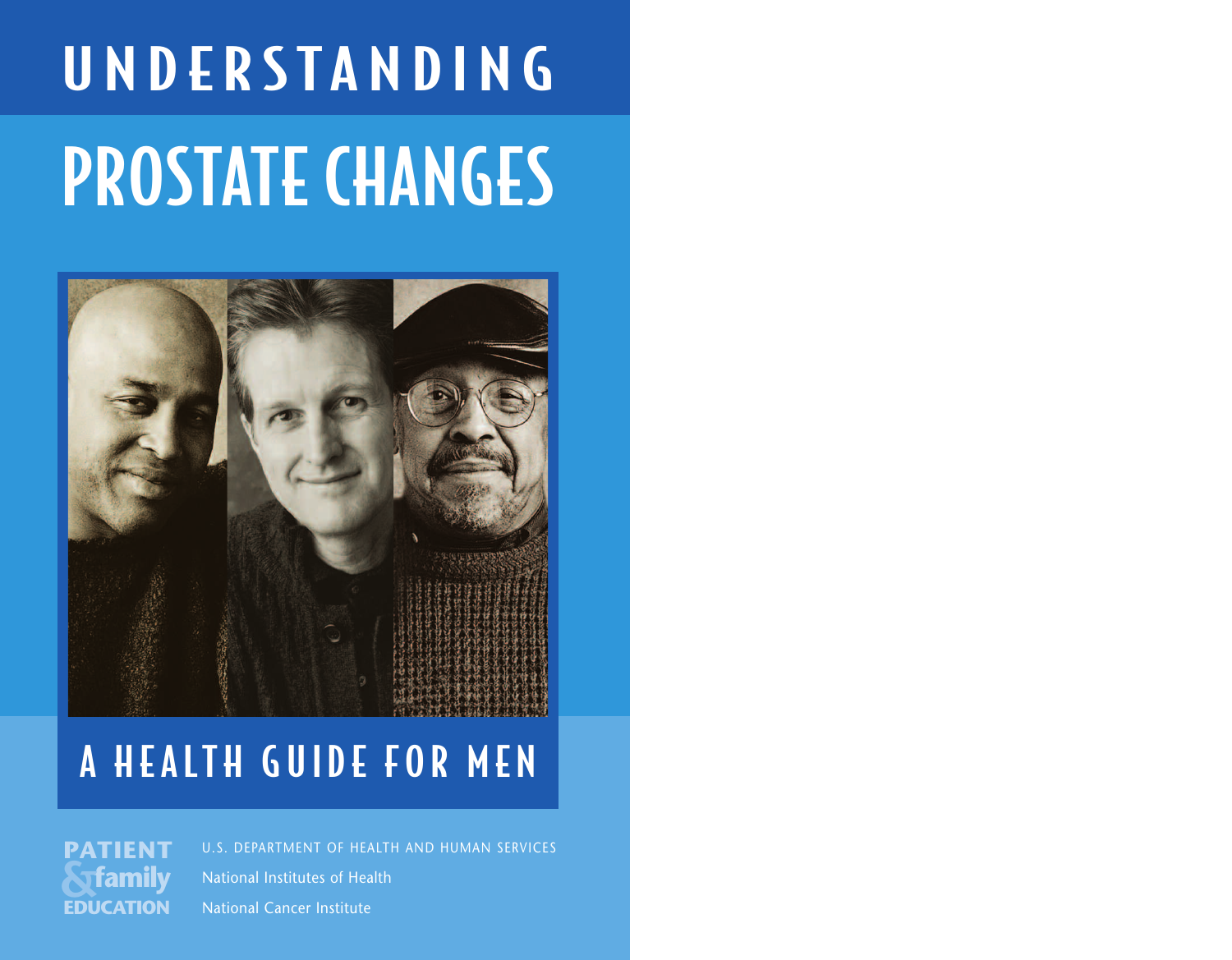# Table of Contents

| How does the prostate change as you get older?3 |
|-------------------------------------------------|
| What prostate changes should you be aware of?4  |
| What are common tests for prostate changes? 4   |
| Prostate Changes That Are Not Cancer5           |
|                                                 |
|                                                 |
|                                                 |
|                                                 |
|                                                 |
|                                                 |
|                                                 |
|                                                 |
|                                                 |
|                                                 |
|                                                 |
|                                                 |
|                                                 |
|                                                 |
|                                                 |
|                                                 |
|                                                 |
|                                                 |
|                                                 |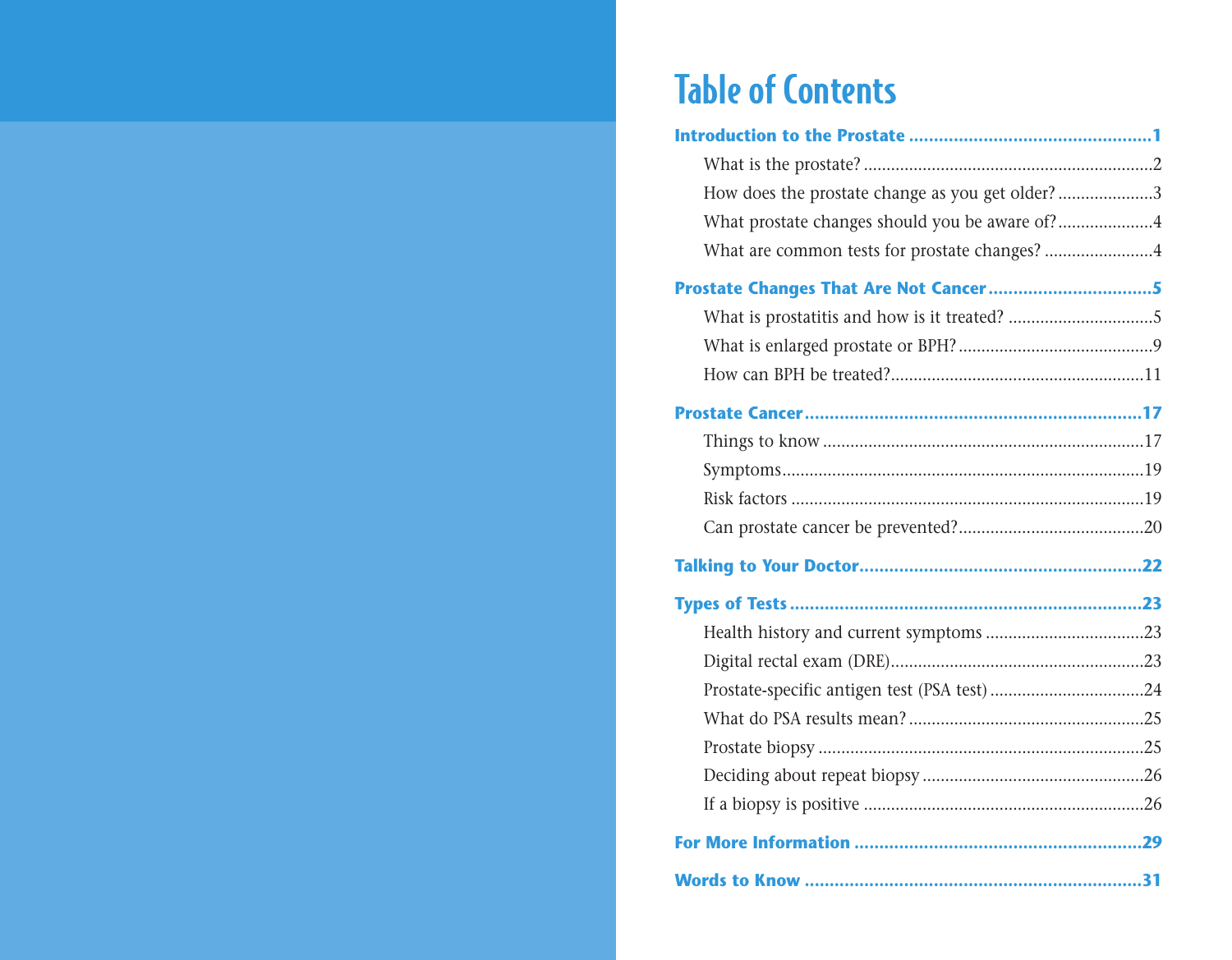# Introduction to the Prostate

You may be reading this booklet because you are having prostate problems. The booklet can help answer your questions about prostate changes that happen with age, such as:

- What are common prostate changes?
- How are these changes treated?
- What do I need to know about testing for prostate changes, including cancer?

This booklet can give you basic information about common prostate changes. If you are making decisions about prostate cancer treatment, there are other resources available. See the *For More Information* section on page 29.

**Important words are in bold, and their meanings are listed in the** *Words to Know* **section on page 31.**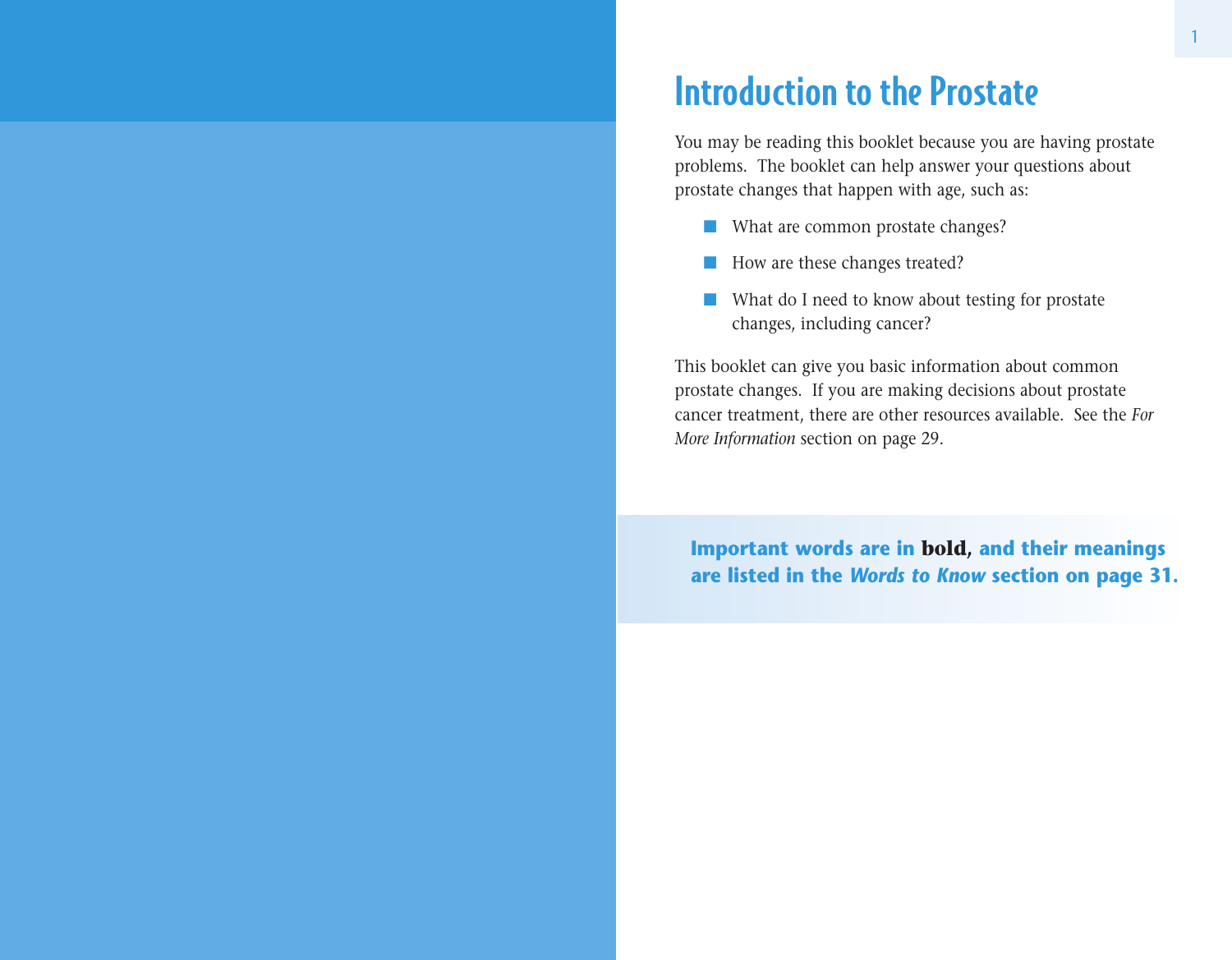### **What is the prostate?**

The **prostate** is a small gland in men. It is part of the male **reproductive system.** 

The prostate is about the size and shape of a walnut. It sits low in the **pelvis,** below the **bladder** and just in front of the **rectum.** The prostate helps make **semen,** the milky fluid that carries **sperm** from the **testicles** through the **penis** when a man **ejaculates.**



The prostate surrounds part of the **urethra,** a tube that carries **urine** out of the bladder and through the penis.

# **How does the prostate change as you get older?**

The prostate gland surrounds the tube (urethra) that passes urine. This can be a source of problems as a man ages because:

- The prostate tends to grow bigger with age and may squeeze the urethra (see drawing on page 10) or
- A **tumor** can make the prostate bigger

These changes, or an infection, can cause problems passing urine. Sometimes men in their 30s and 40s may begin to have these **urinary** symptoms and need medical attention. For others, symptoms aren't noticed until much later in life. Be sure to tell your doctor if you have any urinary symptoms.

#### **Tell your doctor if you:**

- Are passing urine more during the day
- Have an urgent need to pass urine
- Have less urine flow
- Feel burning when you pass urine
- Need to get up many times during the night to pass urine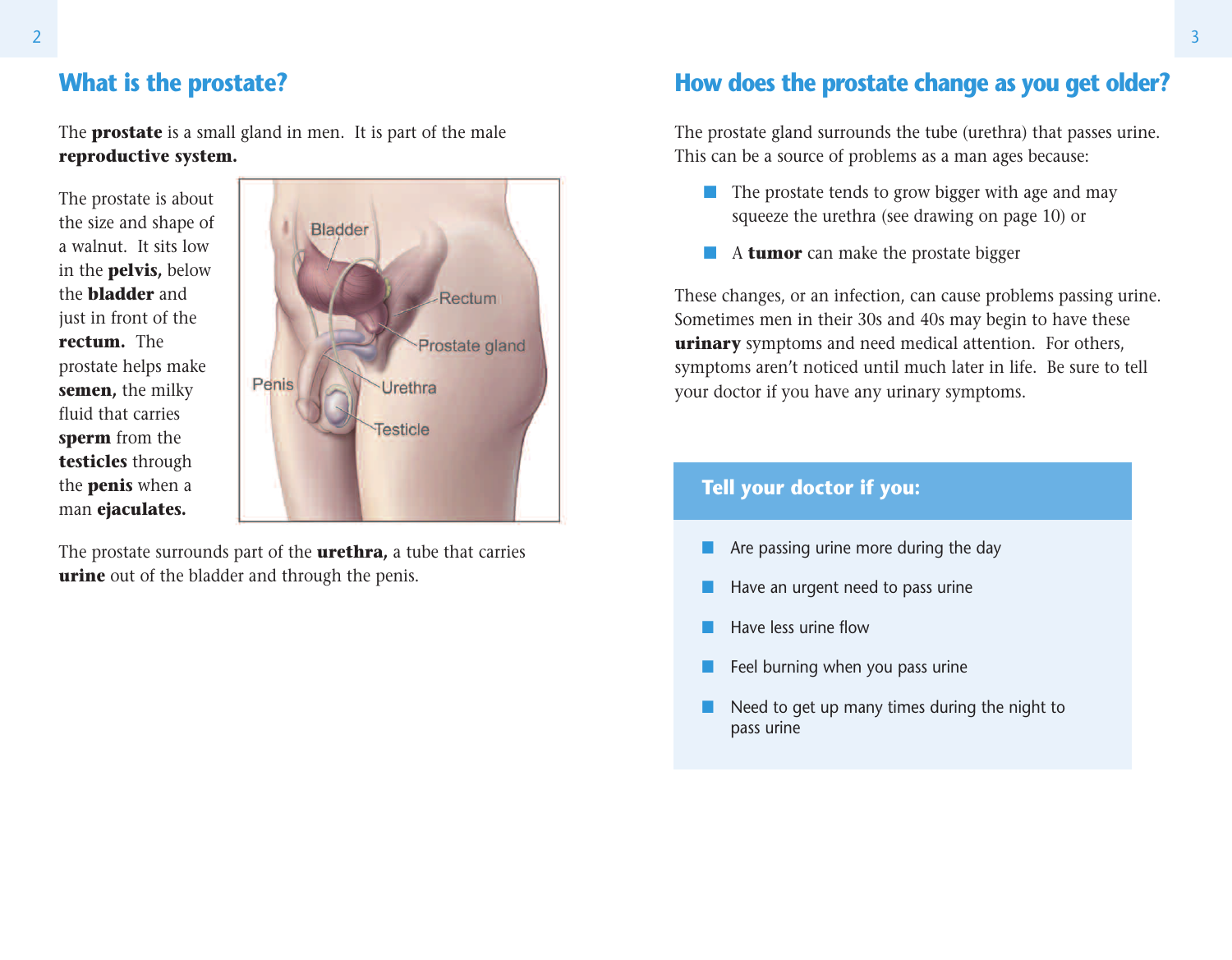# **What prostate changes should you be aware of?**

Growing older raises your risk of prostate problems. The three most common prostate problems are:

- Infection **(prostatitis)**
- Enlarged prostate **(BPH, or benign prostatic hyperplasia)**
- Prostate cancer

One change does not lead to another. For example, having prostatitis or an enlarged prostate does not raise your chance of prostate cancer. It is also possible for you to have more than one condition at the same time.

#### **Most men have prostate changes that are** *not* **cancer.**

### **What are common tests for prostate changes?**

Abnormal findings from any of these tests can help diagnose a problem and suggest the next steps to take:

- **DRE** (digital rectal exam)—a test to feel the prostate
- **PSA** (prostate-specific antigen) test—a blood test
- **Biopsy**—a test to check for cancer

See the *Types of Tests* section on page 23.

# Prostate Changes That Are Not Cancer

# **What is prostatitis and how is it treated?**

Prostatitis *(pronounced "PRAH-stuh-TYE-tis")* is an inflammation or infection of the prostate gland. It affects at least half of all men at some time in their lives. Having this condition does not increase your risk of any other prostate disease.

#### **Prostatitis Symptoms**

- Trouble passing urine or pain when passing urine
- A burning or stinging feeling when passing urine
- Strong, frequent urge to pass urine, even when there is only a small amount of urine
- Chills and high fever
- Low back pain or body aches
- Pain low in the belly, groin, or behind the **scrotum**
- Rectal pressure or pain
- Urethral discharge with bowel movements
- **Genital** and rectal throbbing
- Sexual problems and loss of sex drive
- **Blocked urine**
- Painful ejaculation (sexual climax)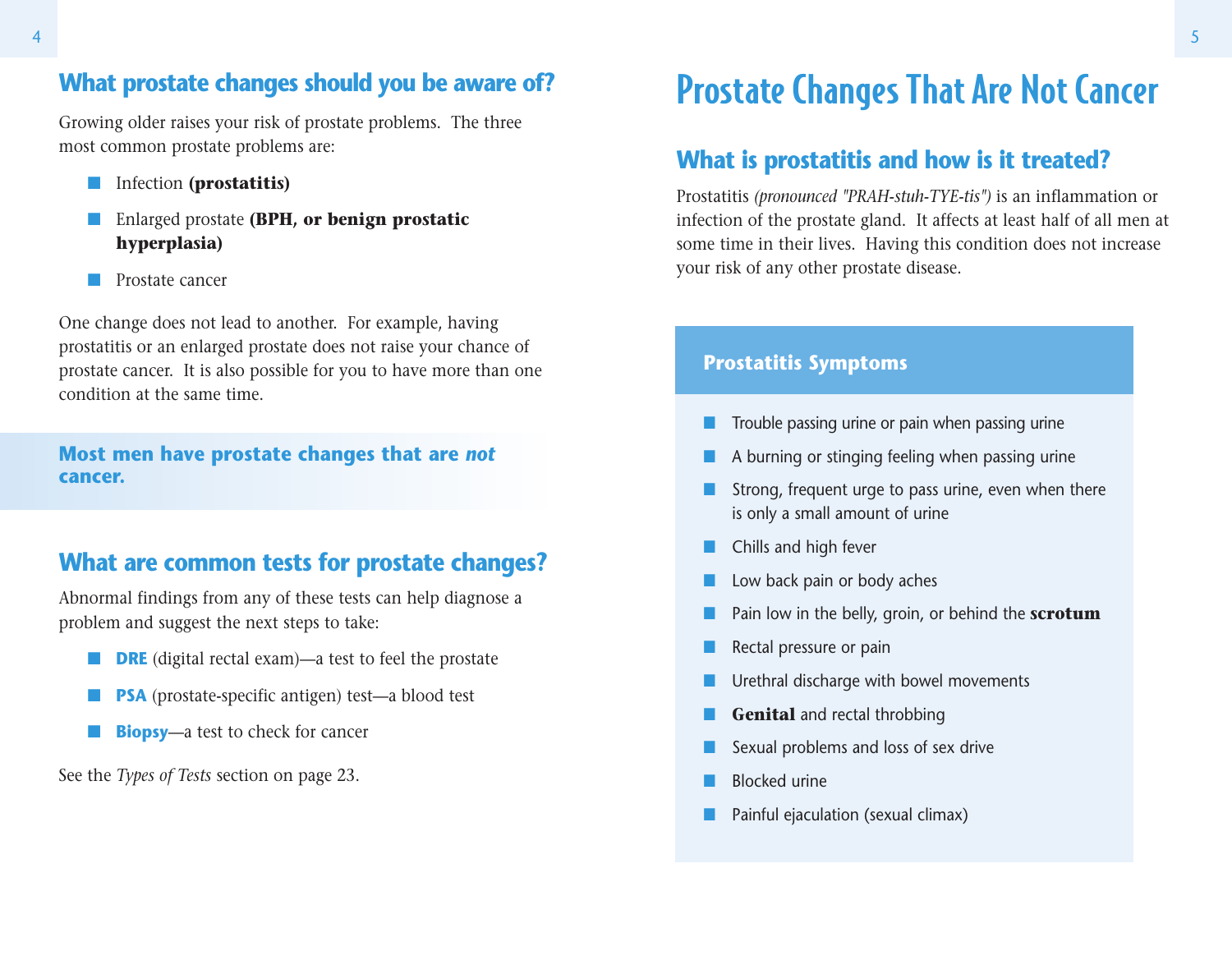Prostatitis is not contagious. It is not spread through sexual contact. Your partner cannot catch this infection from you.

Several tests, such as DRE and a urine test, can be done to see if you have prostatitis. Getting the right diagnosis of your exact type of prostatitis is the key to getting the best treatment. Even if you have no symptoms, you should follow your doctor's suggestion to complete treatment.

#### **There are four types of prostatitis:**

#### ■ **Acute bacterial prostatitis**

This infection comes on suddenly **(acute)** and is caused by bacteria. Symptoms include severe chills and fever. There is often blood in the urine. You must go to the doctor's office or emergency room for treatment. It's the least common of the four types, yet it's the easiest to diagnose and treat.

**Treatment:** Most cases can be cured with a high dose of **antibiotics,** taken for 7 to 14 days, and then lower doses for several weeks. You may also need drugs to help with pain or discomfort.

#### ■ **Chronic bacterial prostatitis**

Also caused by bacteria, this condition doesn't come on suddenly, but it can be bothersome. The only symptom you may have is bladder infections that keep coming back. The cause may be a defect in the prostate that lets bacteria collect in the urinary tract.

**Treatment:** Antibiotic treatment over a longer period of time is best for this type. Treatment lasts from 4 to 12 weeks. This type of treatment clears up about 60 percent of cases. Long-term, low-dose antibiotics may help relieve symptoms in cases that won't clear up.

#### ■ **Chronic prostatitis or chronic pelvic pain syndrome**

This disorder is the most common but least understood form of the disease. Found in men of any age from late teens to elderly, its symptoms go away and then return without warning. There can be pain or discomfort in the groin or bladder area.

**Treatment:** There are several different treatments for this problem, based on your symptoms. These include antibiotics and other medicines, such as **alphablockers.** Alpha-blockers relax muscle tissue in the prostate to make passing urine easier.

#### ■ **Asymptomatic inflammatory prostatitis**

You usually don't have symptoms with this condition. It is often found when your doctor is looking for other conditions like **infertility** or prostate cancer. If you have this problem, often your PSA test (see page 24) will show a higher number than normal. It does not necessarily mean that you have cancer.

**Treatment:** Men with this condition are usually given antibiotics for 4 to 6 weeks, and then have another PSA test.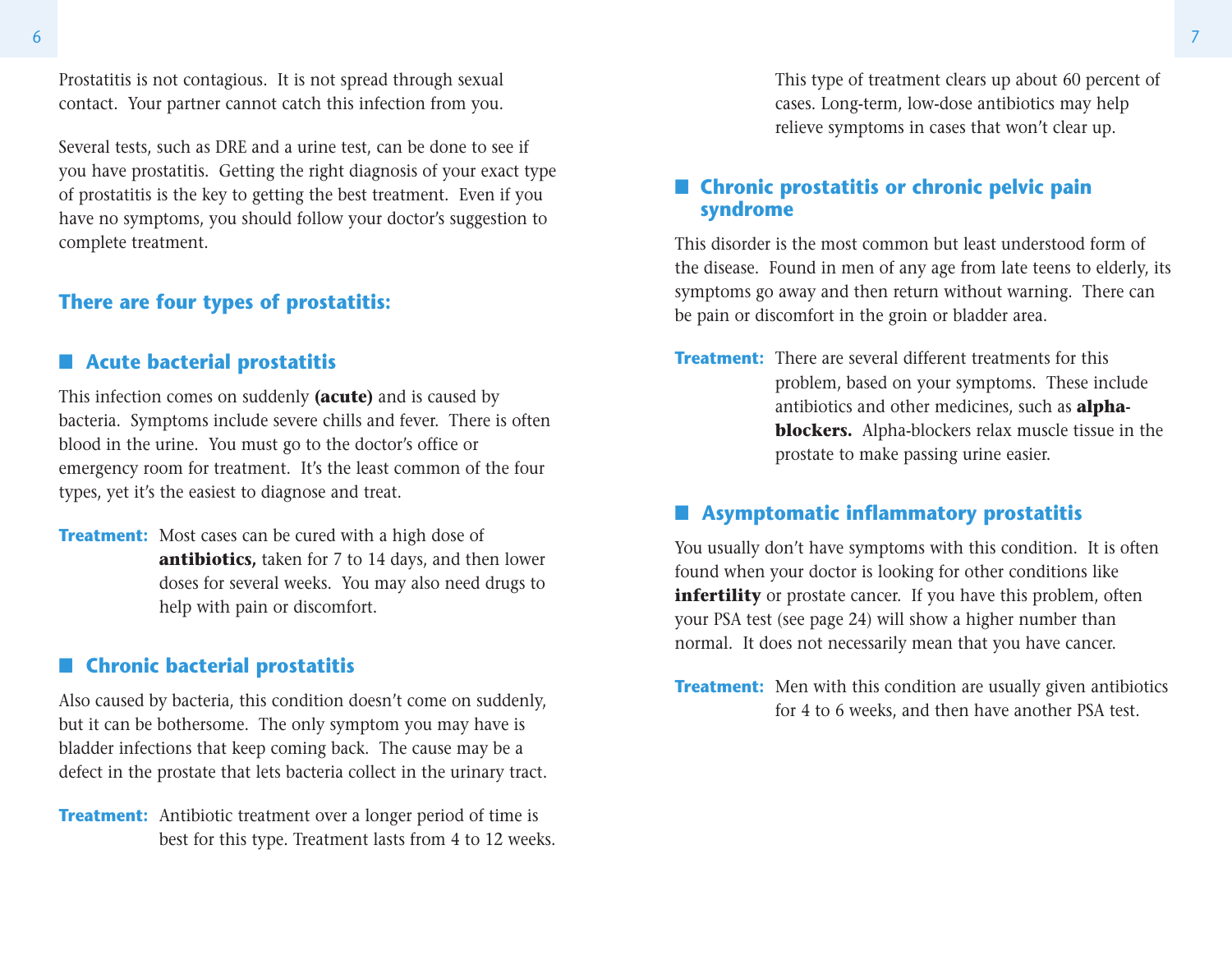

*"Changes happen so slowly that you don't even realize they're happening."*

### **What is enlarged prostate or BPH?**

BPH stands for benign prostatic hyperplasia *(pronounced "be-NINE prah-STAT-ik HY-per-PLAY-zha").* 

**Benign** means "not cancer," and **hyperplasia** means too much growth. The result is that the prostate becomes enlarged. BPH is *not* linked to cancer and does *not* raise your chances of getting prostate cancer—yet the symptoms for BPH and prostate cancer can be similar.

#### **BPH Symptoms**

**BPH symptoms usually start after the age of 50. They can include:**

- Trouble starting a urine stream or making more than a dribble
- Passing urine often, especially at night
- Feeling that the bladder has not fully emptied
- A strong or sudden urge to pass urine
- Weak or slow urine stream
- Stopping and starting again several times while passing urine
- Pushing or straining to begin passing urine

#### **At its worst, BPH can lead to:**

- A weak bladder
- Backflow of urine causing bladder or kidney infections
- Complete block in the flow of urine
- Kidney failure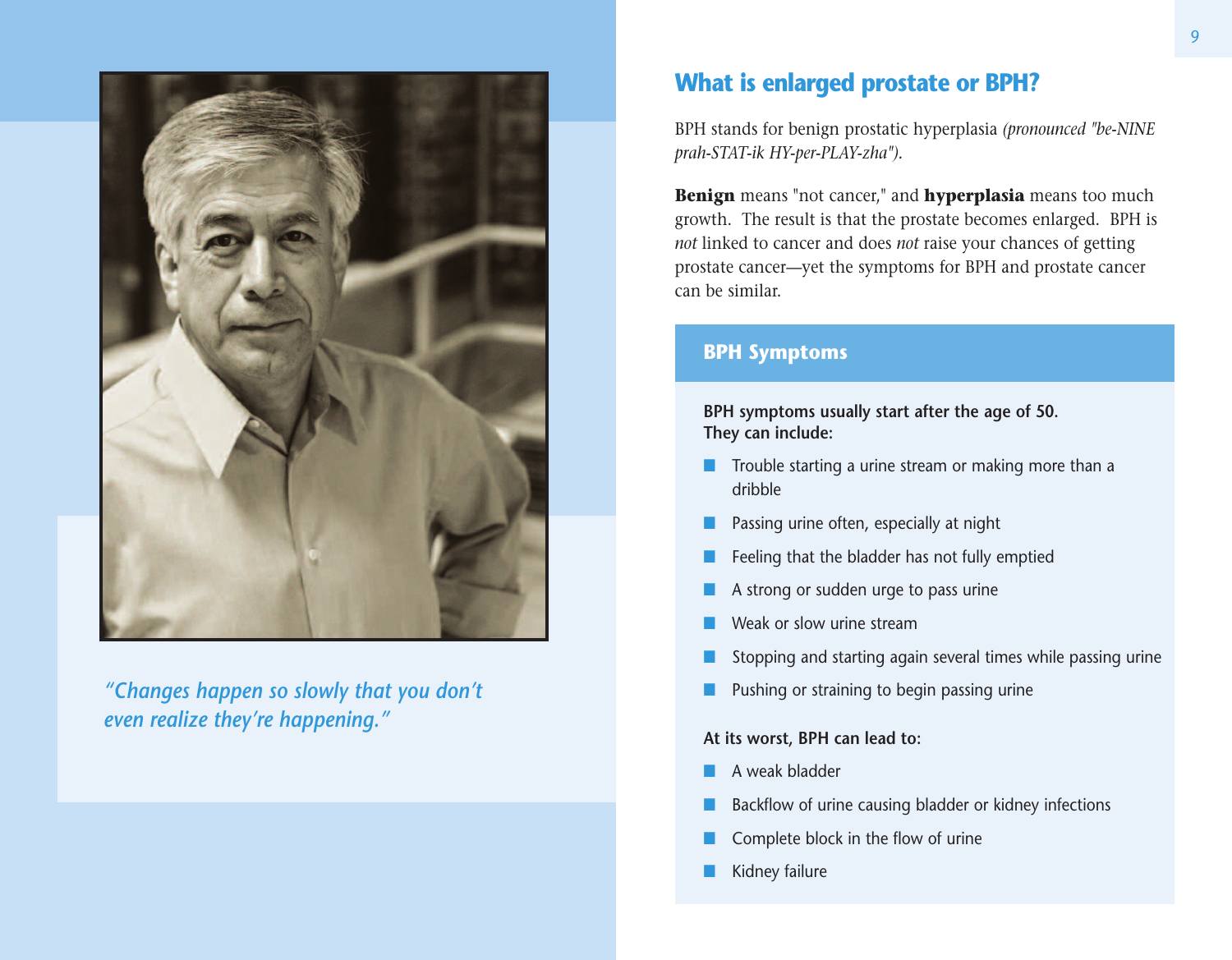BPH affects most men as they get older. It can lead to urinary problems like those with prostatitis. By age 60, many men have signs of BPH. By age 70, almost all men have some prostate enlargement.

The prostate starts out about the size of a walnut. By the time a man is 40, it may have grown slightly larger, to the size of an apricot. By age 60, it may be the size of a lemon.

As a normal part of aging, the prostate enlarges and can press against the bladder and the urethra. This can slow down or block urine flow. Some men might find it hard to start a urine stream, even though they feel the need to go. Once the urine stream has started, it may be hard to stop. Other men may feel like they need to pass urine all the time or are awakened during sleep with the sudden need to pass urine.

Early BPH symptoms take many years to turn into bothersome problems. These early symptoms are a cue to see your doctor.



*Urine flow of normal (left) and enlarged prostate (right). In diagram on the left, urine flows freely. On the right, urine flow is affected because of the prostate pressing on the bladder and urethra.*

### **How can BPH be treated?**

About half the men with BPH eventually have symptoms that are bothersome enough to need treatment. BPH cannot be cured, but drugs or surgery can often relieve its symptoms. BPH symptoms do not always grow worse.

There are three ways to manage BPH:

- Watchful waiting (regular follow-up with your doctor)
- Drug therapy
- Surgery

Talk with your doctor about the best choice for you. Your symptoms may change over time, so be sure to tell your doctor about any new changes.

#### **Watchful waiting**

Men with mild symptoms of BPH who do not find them bothersome often choose this approach.

Watchful waiting means getting annual checkups. The checkups can include DREs and other tests (see page 23). Treatment is started only if symptoms become too much of a problem.

If you choose to live with symptoms, these simple steps can help:

- Limit drinking in the evening, especially drinks with alcohol or caffeine.
- Empty the bladder all the way when you pass urine.
- Use the restroom often. Don't wait for long periods without passing urine.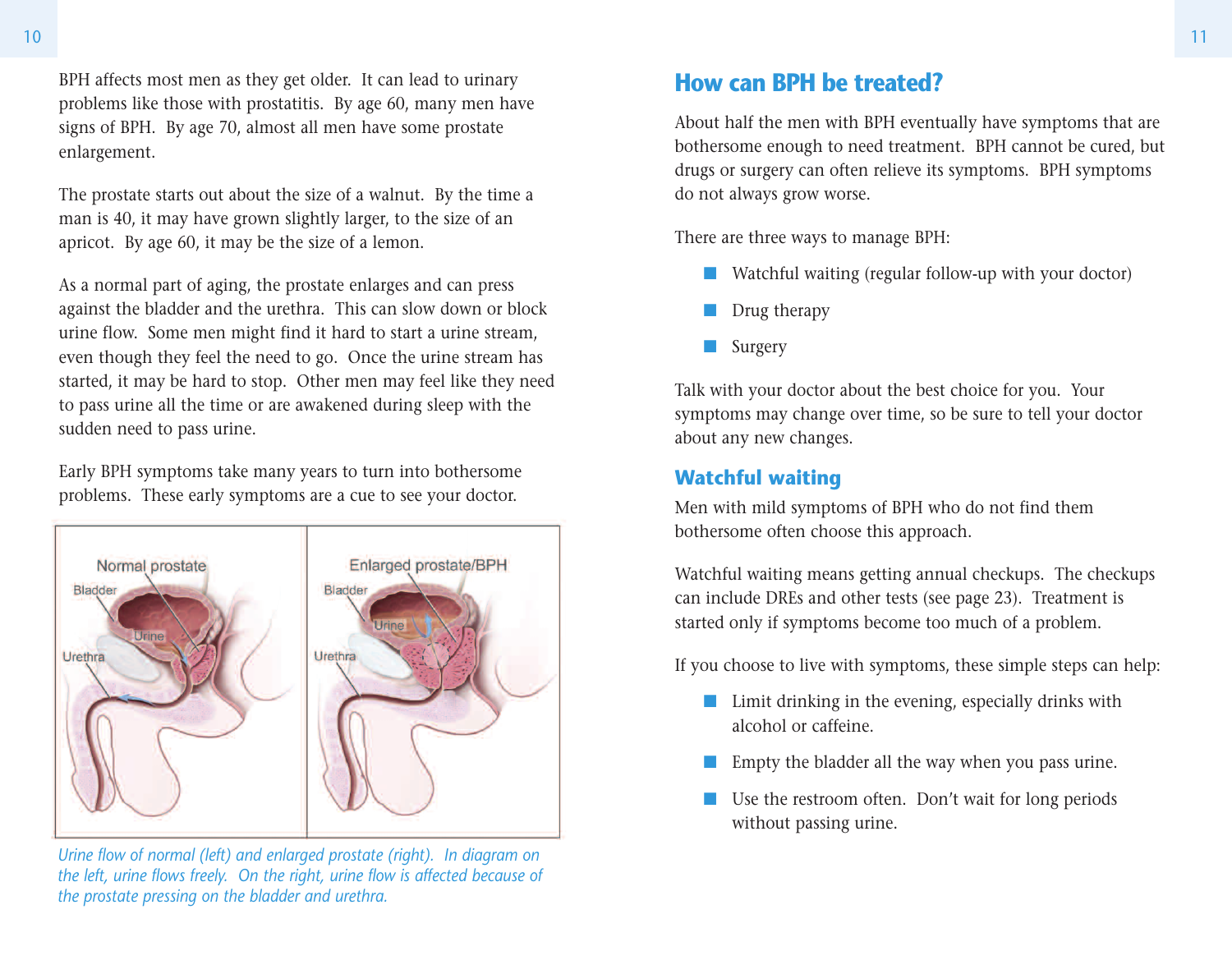

*"My doctor and I decide visit by visit about how long I should stay on watchful waiting for my BPH."*

Some medications can make BPH symptoms worse, so talk with your doctor or pharmacist about any medicines you are taking such as:

- Over-the-counter cold and cough medicines (especially antihistamines)
- **Tranquilizers**
- **Antidepressants**
- Blood pressure medicine

#### **Drug therapy**

Millions of American men with mild-to-moderate BPH symptoms have chosen prescription drugs over surgery since the early 1990s.

There are two main types of drugs used. One type relaxes muscles near the prostate while the other type shrinks the prostate gland. There is evidence that shows that taking both drugs together may work best to keep BPH symptoms from getting worse.

#### **Alpha-blockers**

These drugs help relax muscles near the prostate to relieve pressure and let urine flow more freely, but they don't shrink the size of the prostate. For many men, the drug can improve urine flow and reduce symptoms within days. Possible side effects include dizziness, headache, and fatigue.

#### **5 alpha-reductase inhibitor**

This drug, known as **finasteride,** shrinks the prostate. It relieves symptoms by blocking an **enzyme** that acts on the male hormone, testosterone, to boost organ growth. When the enzyme is blocked, growth slows down. This helps shrink the prostate, reduce blockage, and limit the need for surgery.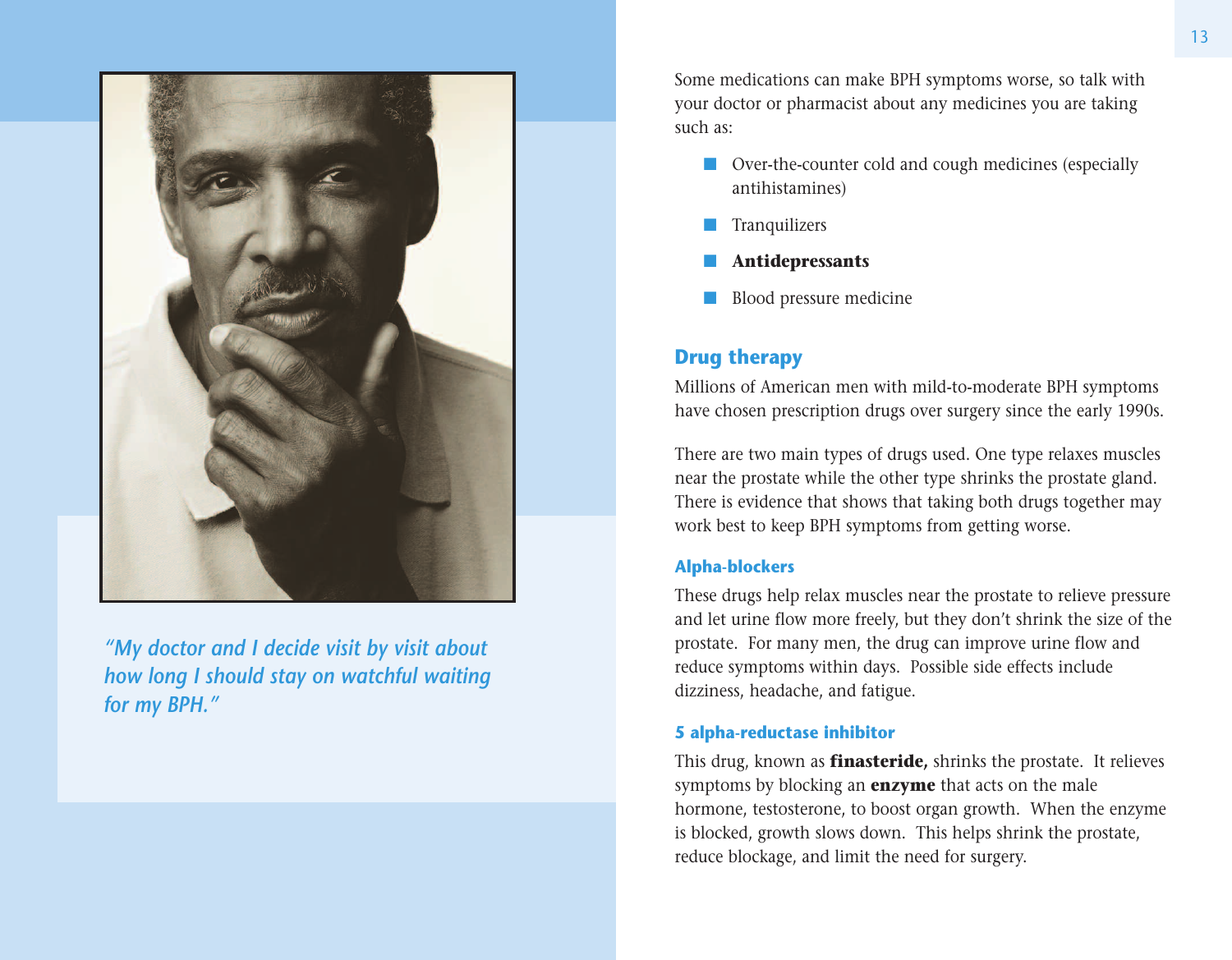This drug is also used to treat baldness in men. It can cause these side effects in a small percentage of men:

- Decreased interest in sex
- Trouble getting or keeping an **erection**
- Smaller amount of semen with ejaculation

It's important to note that taking this drug can lower your PSA test levels. There is also evidence that finasteride lowers the risk of getting prostate cancer, but whether it lowers the risk of dying from prostate cancer is still unclear.

| <b>BPH Medications</b>             |                                               |                     |                        |  |
|------------------------------------|-----------------------------------------------|---------------------|------------------------|--|
| <b>Category</b>                    | <b>Activity</b>                               | <b>Generic Name</b> | <b>Brand Name</b>      |  |
| Alpha-blockers                     | Relax muscles                                 | doxazosin           | Cardura                |  |
|                                    | near prostate                                 | tamsulosin          | <b>Flomax</b>          |  |
|                                    |                                               | terazosin           | <b>Hytrin</b>          |  |
|                                    |                                               | prazosin            | <b>Minipres</b>        |  |
| 5 alpha-<br>reductase<br>inhibitor | Slows prostate<br>growth, shrinks<br>prostate | finasteride         | Proscar or<br>Propecia |  |

### **BPH surgery**

The number of prostate surgeries has gone down over the years. But operations for BPH are still one of the most common surgeries for American men. Surgery is used when symptoms are severe or drug therapy has not worked well.

Types of surgeries include:

■ **TURP (transurethral resection of the prostate)** is the most common surgery for BPH. It accounts for 90 percent of all BPH surgeries. It takes about 90 minutes. The doctor passes an instrument through the urethra and trims away extra prostate tissue. A **spinal block** is used to numb the area. Tissue is sent to the laboratory to check for prostate cancer.

TURP generally avoids the two main dangers linked to other prostate surgeries:

- Incontinence (not being able to hold in urine)
- Impotence (not being able to have an erection)

The recovery period for TURP is much shorter as well.

- **TUIP (transurethral incision of the prostate)** is similar to TURP. It is used on slightly enlarged prostate glands. The surgeon places one or two small cuts in the prostate. This relieves pressure without trimming away tissue. It has a low risk of side effects. Like TURP, this treatment helps with urine flow by widening the urethra.
- **TUNA (transurethral needle ablation)** burns away excess prostate tissue using radio waves. It helps with urine flow, relieves symptoms, and may have fewer side effects than TURP. Most men need a **catheter** to drain urine for a period of time after the procedure.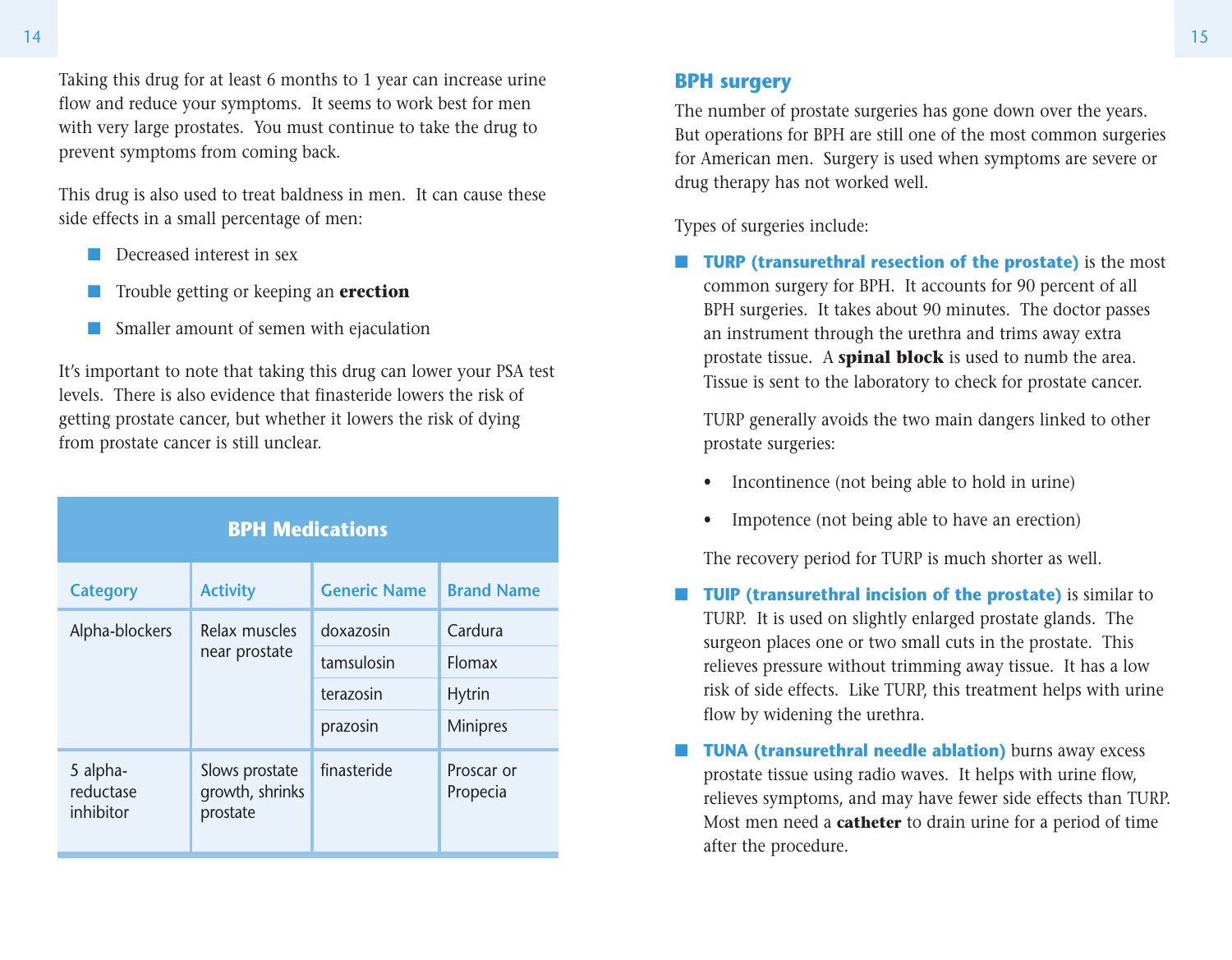- **TUMT (transurethral microwave thermotherapy)** uses microwaves sent through a catheter to destroy excess prostate tissue. This can be an option for men who should not have major surgery because they have other medical problems.
- **TUVP** (transurethral electroevaporation of the prostate) uses electrical current to vaporize prostate tissue.
- **E Open prostatectomy** means the surgeon removes the prostate through a cut in the lower abdomen. This is done only in very rare cases when obstruction is severe, the prostate is very large, or other procedures can't be done. General or spinal anesthesia is used and a catheter remains for 3 to 7 days after the surgery. This surgery carries a higher risk of complications than medical treatment. Tissue is sent to the laboratory to check for prostate cancer.

Be sure to discuss options with your doctor and ask about the potential short- and long-term benefits and risks with each procedure. A list of questions to ask is on page 28.

# Prostate Cancer

# **Things to know**

Prostate cancer means that cancer cells form in the tissues of the prostate. It is the most common cancer in American men after skin cancer.

Prostate cancer tends to grow slowly compared with most other cancers. Cell changes may begin 10, 20, or 30 years before a tumor gets big enough to cause symptoms. Eventually, cancer cells may spread **(metastasize)** throughout the body. By the time symptoms appear, the cancer may be more advanced.

By age 50, very few men have symptoms of prostate cancer, yet some **precancerous** or cancerous cells are present. More than half of all American men have some cancer in their prostate glands by the age of 80.

Most of these cancers never pose a problem. They either give no signs or symptoms or never become a serious threat to health.

A much smaller percentage of men are actually treated for prostate cancer. Most men with prostate cancer do not die from this disease.

- About 16 percent of American men are diagnosed with prostate cancer at some point in their lives.
- Eight percent have serious symptoms.
- Three percent die of the disease.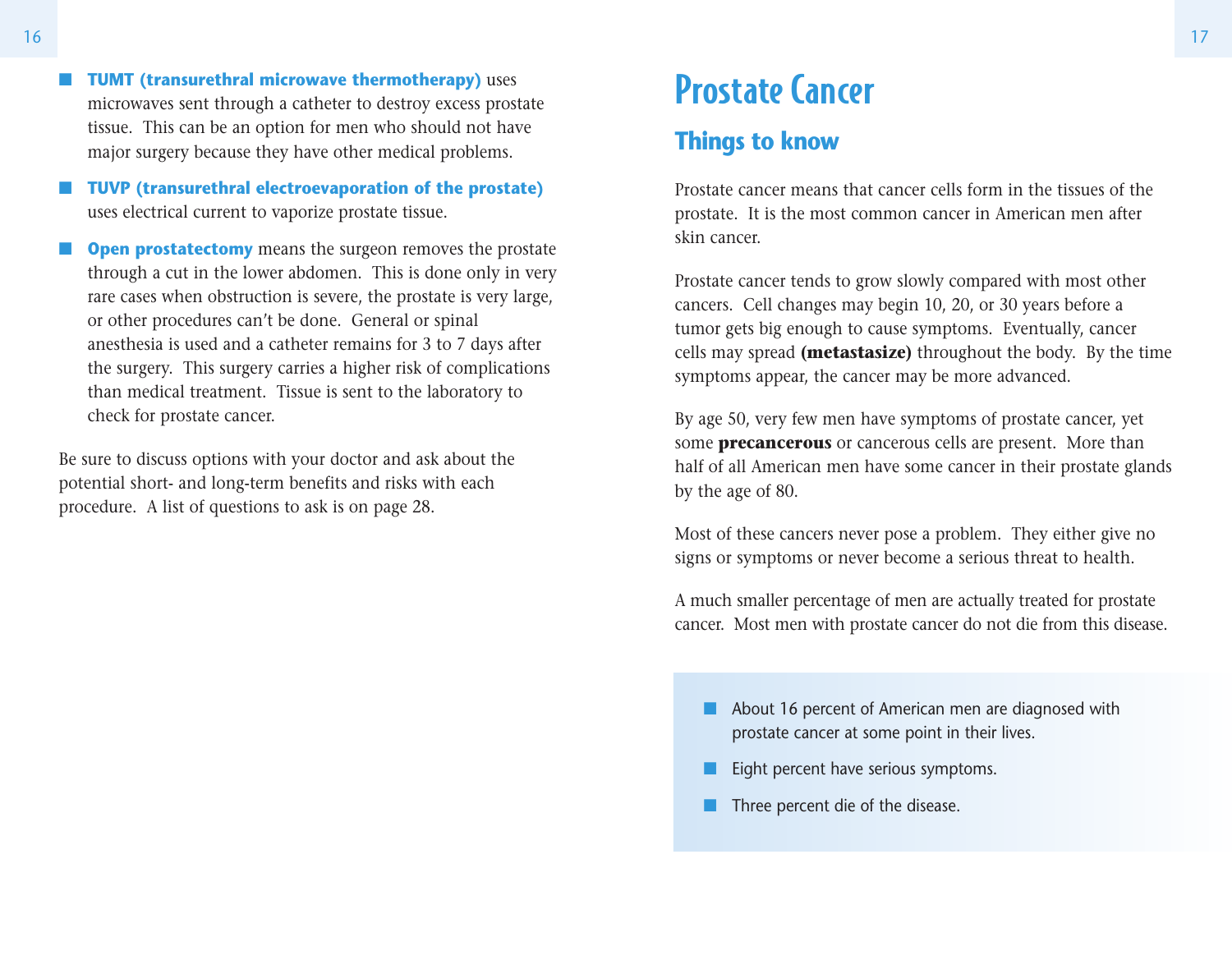

*"When I first learned I might have a prostate problem, I was afraid it was cancer."*

### **Symptoms**

Prostate cancer can sit quietly for years. That means most men with the disease have no obvious symptoms. When symptoms finally appear, they may be a lot like the symptoms of BPH.

#### **Prostate Cancer Symptoms**

- Trouble passing urine
- Frequent urge to pass urine, especially at night
- Weak or interrupted urine stream
- Pain or burning when passing urine
- Blood in the urine or semen
- Painful ejaculation
- Nagging pain in the back, hips, or pelvis

Prostate cancer can spread to the **lymph nodes** of the pelvis. Or it may spread throughout the body. It tends to spread to the bones. So bone pain, especially in the back, can be another symptom.

### **Risk factors**

There are some risk factors linked to prostate cancer. A risk factor is something that can raise your chances of having a problem or disease. Having one or more risk factors doesn't mean that you will get prostate cancer. It just means that your risk of disease is greater.

- **Age.** Being 50 or older increases risk of prostate cancer.
- **Race.** African-American men are at highest risk of prostate cancer—it tends to start at younger ages and grows faster than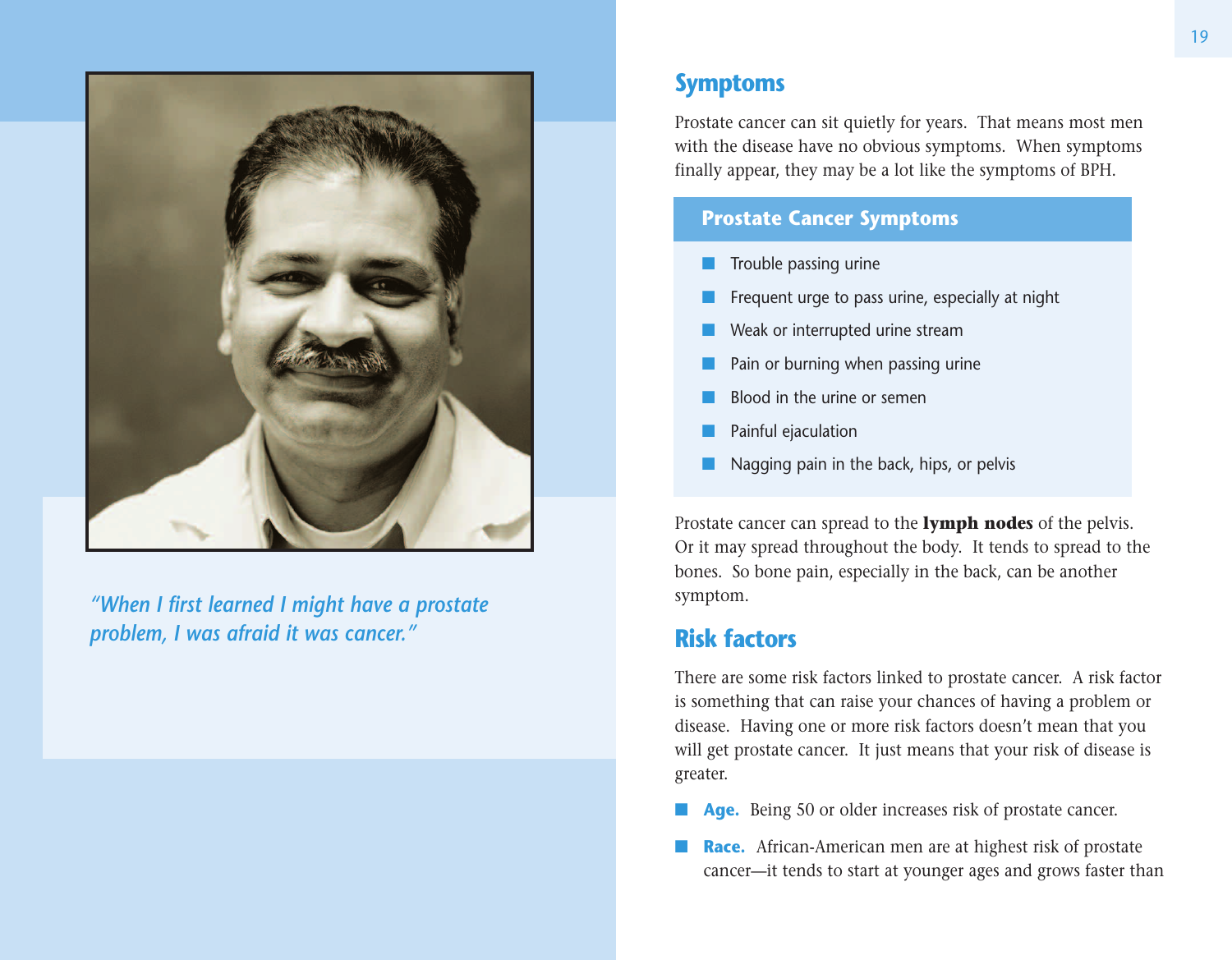in men of other races. After African-American men, it is most common among white men, followed by Hispanic and Native American men. Asian-American men have the lowest rates of prostate cancer. Aside from race, all men can have other prostate cancer risk factors (aging, family history, and diet). See the *For More Information* section to request the booklet about African-American men and prostate cancer screening.

- **Family history.** Prostate cancer risk is 2 to 3 times higher for men whose fathers or brothers have had the disease. For example, risk is about 10 times higher for a man who has 3 immediate family members with prostate cancer. The younger a man is when he has prostate cancer, the greater the risk for his male family members. Prostate cancer risk also appears to be slightly higher for men whose mothers or sisters have had breast cancer.
- **Diet.** The risk of prostate cancer seems to be higher for men eating high-fat diets with few fruits and vegetables.

### **Can prostate cancer be prevented?**

National research studies are looking at how prostate cancer can be prevented. There is some proof that the drug finasteride lowers your risk of getting prostate cancer, but whether it decreases the risk of dying of prostate cancer is still unclear.

To find out more, see the *For More Information* section on page 29.

#### **Prostate Cancer Screening**

Screening means testing for cancer before you have any symptoms. A screening test can often help find cancer at an early stage. When found early, cancer is less likely to have spread and may be easier to treat. By the time symptoms appear, the cancer may have started to spread. Remember, even if your doctor suggests prostate cancer screening, this doesn't necessarily mean that you have cancer.

Screening tests are most useful when they have been proven to find cancer early and lower a person's chance of dying from cancer. For prostate cancer, doctors don't yet know these answers and more research is being done.

- Large research studies, with thousands of men, are going on now to study prostate cancer screening. The National Cancer Institute is studying the combination of PSA testing and DRE as a way to get more accurate results.
- Some cancers never cause symptoms or become lifethreatening. If they are found by a screening test, the cancer may then be treated. For prostate cancer in its early stages, it isn't known whether treatment would help you live longer than if no treatment were given when a screening test detects prostate cancer.

**Talk with your doctor about your risk of prostate cancer and your need for screening tests.**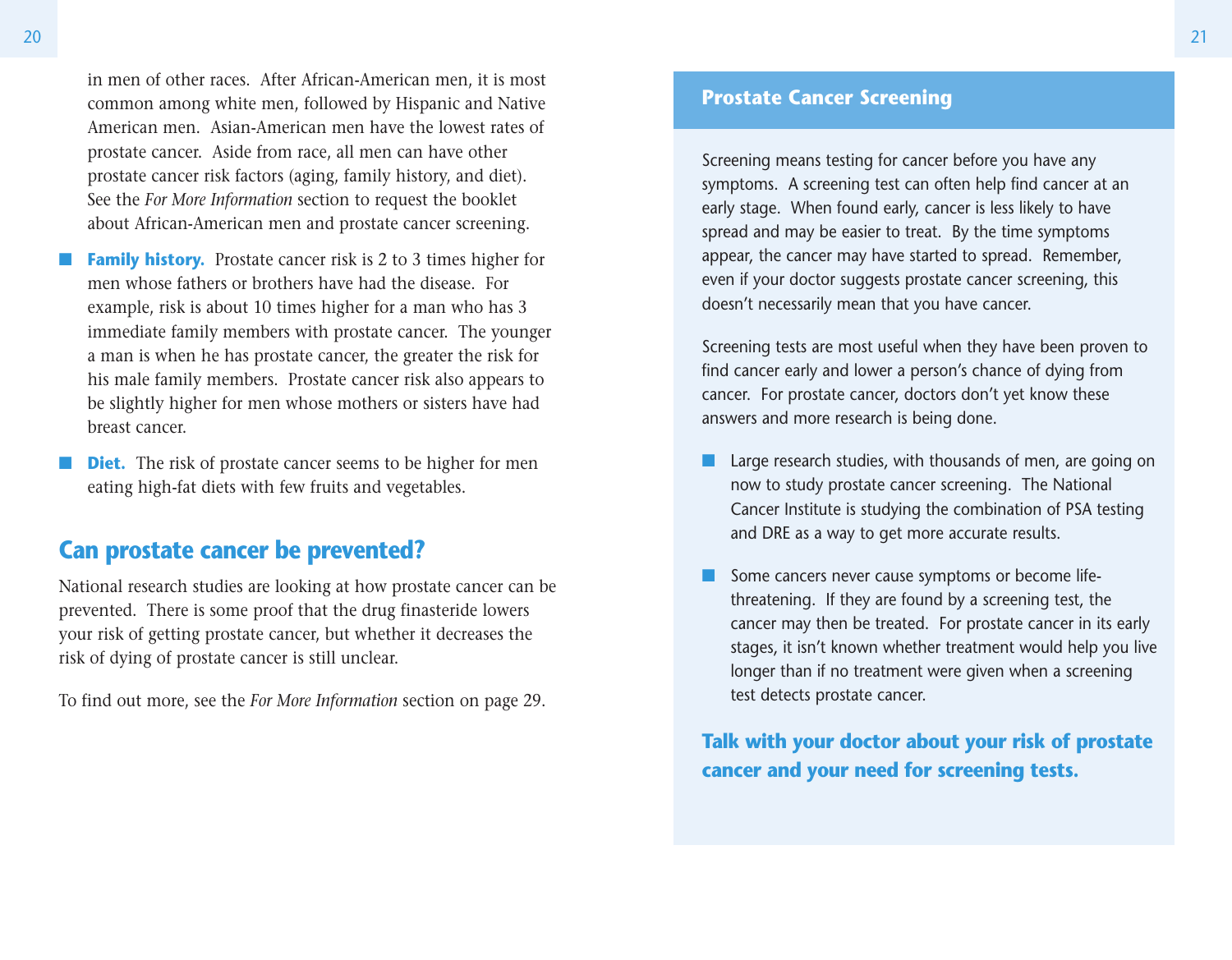# Talking to Your Doctor

Different kinds of doctors and other health care professionals manage prostate health. They can help you find the best care, answer your questions, and address your concerns. These health care professionals include:

- Family doctors and internists
- Physician assistants (PAs) and nurse practitioners (NPs)
- Urologists, who are experts in diseases of the male reproductive and urinary tract systems
- Urologic oncologists, who are experts in treating cancers of the male urinary and reproductive systems such as prostate cancer
- Radiation oncologists, who use radiation therapy to kill cancer cells
- Medical oncologists, who treat cancers with medications such as hormone treatments and chemotherapy
- **Pathologists**, who are doctors who find diseases by studying cells and tissues under a microscope

View these professionals as your partners—expert advisors and helpers in your health care. Talking openly with your doctors can help you learn more about your prostate changes and the tests to expect.

# Types of Tests

These types of tests are most often used to check the prostate:

# **Health history and current symptoms**

This first step lets your doctor hear and understand the "story" of your prostate concerns. You'll be asked about whether you have symptoms, how long you've had them, and how much they affect your lifestyle. Your health history also includes any risk factors, pain, fever, or trouble passing urine. You may be asked to give a urine sample for testing.

# **Digital rectal exam**

DRE is the standard way to check the prostate. With a gloved and lubricated finger, your doctor feels the prostate from the rectum. The test lasts about 10–15 seconds.

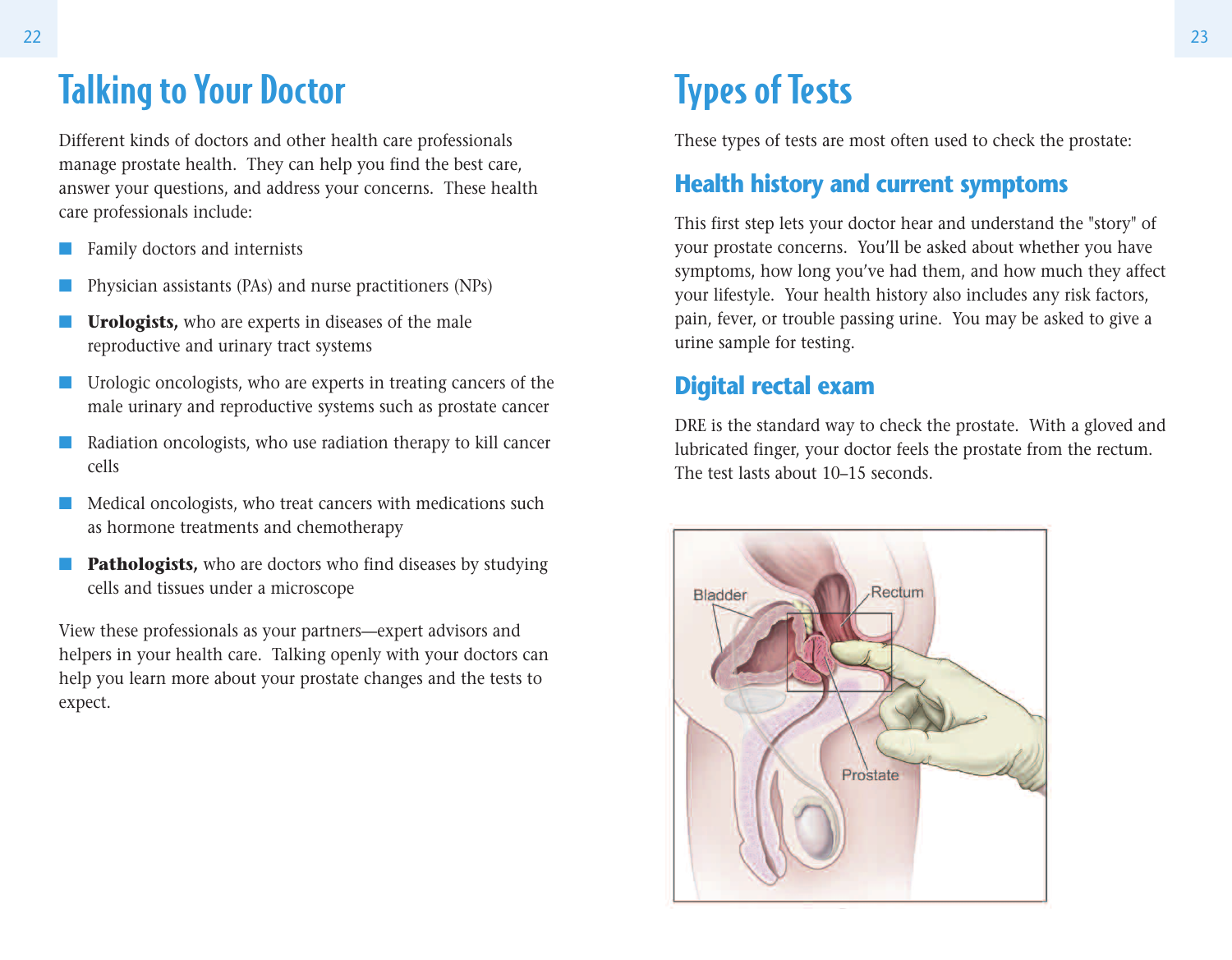This exam checks for:

- The size, firmness, and texture of the prostate
- Any hard areas, lumps, or growth spreading beyond the prostate
- Any pain caused by touching or pressing the prostate

The DRE allows the doctor to feel only one side of the prostate. A PSA test is another way to help your doctor check your prostate.

# **PSA (Prostate-Specific Antigen) test**

PSA is a protein made by normal cells and prostate cancer cells. It is found in the blood and can be measured with a blood test. PSA tests are often used to follow men *after* prostate cancer treatment. PSA testing is still being studied to see if finding cancer early lowers the risk of dying from prostate cancer.

PSA levels can rise if a man has prostate cancer, but a high PSA is not proof of cancer. Other things can also make PSA levels go up. These may give a **false positive** test result. These include having BPH or prostatitis, or if the prostate gland is disturbed in any way (riding a bicycle or motorcycle, a DRE, orgasm within the past 24 hours, and prostate biopsy or surgery can disturb the prostate). Also, some prostate glands naturally produce more PSA than others. PSA levels go up with age. African-American men tend to have higher PSA levels in general than men of other races.

Researchers are trying to find more answers about:

- The PSA test's ability to tell cancer from benign prostate problems
- The best thing to do if a man has a high PSA level

For now, men and their doctors use PSA readings over time as a guide to see if more follow-up is needed.

# **What do PSA results mean?**

PSA levels are measured in terms of units per volume of fluid tested. Doctors often use a score of 4 **nanograms (ng)** or higher as the trigger for further tests, such as a prostate biopsy.

Your doctor may monitor your PSA velocity, which means looking at the rate of change in your PSA levels over time. Rapid increases in PSA readings can suggest cancer. If you have a mildly elevated PSA, you and your doctor may choose to check PSA levels on a scheduled basis and watch for any change in the PSA velocity.

# **Prostate biopsy**

If your symptoms or test results suggest cancer, your doctor will refer you to a specialist (a urologist) for a prostate biopsy. A biopsy is usually done in the doctor's office.

For a biopsy, small tissue samples are taken directly from the prostate. Your doctor will take samples from several areas of the prostate gland. This can help lower the chance of missing any areas of the gland that may have cancer cells. Like other cancers, doctors can only diagnose prostate cancer by looking at tissue under a microscope.

Most men who have biopsies after routine exams do not have cancer.

**"There is no magic PSA level below which a man can be assured of having no risk of prostate cancer nor above which a biopsy should automatically be performed. A man's decision to have a prostate biopsy requires a thoughtful discussion with his physician, considering not only the PSA level, but also his other risk factors, his overall health status, and how he perceives the risks and benefits of early detection."** 

*—Dr. Howard Parnes, Chief of the Prostate and Urologic Cancer Research Group, Division of Cancer Prevention, National Cancer Institute*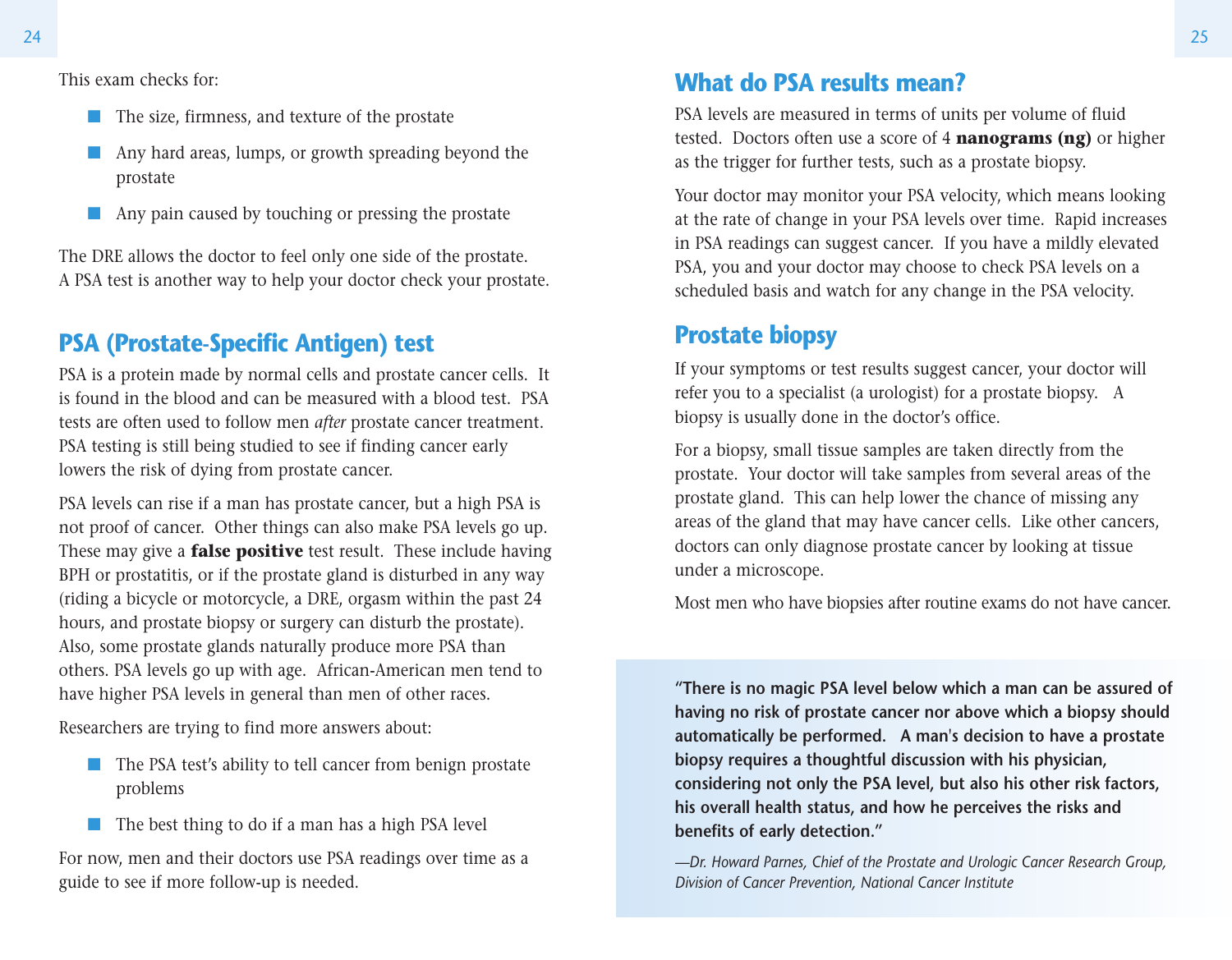# **Deciding about repeat biopsy**

A test that can help your doctor decide if you need a repeat biopsy is called **free PSA.** This test is used for men who have higher PSA values. The test looks at a form of PSA in the blood. Free PSA is linked to BPH but not cancer.

Free PSA is figured as a percentage of the total PSA:

- If both *total* PSA and free PSA are higher than normal, this suggests BPH rather than cancer.
- If *regular* PSA is high but free PSA is *not*, cancer is more likely. More testing should be done.

Free PSA may help tell what kind of prostate problem you have. It can be a guide for you and your doctor to choose the right treatment. You and your doctor should talk about your personal risk and free PSA results. Then you can decide together whether to have follow-up biopsies and, if so, how often.

# **If a biopsy is positive**

A positive biopsy means prostate cancer is present. A pathologist will check your biopsy sample for cancer cells and will give a **Gleason score.** The Gleason score ranges from 2 to 10 and describes how likely it is that a tumor will spread. The lower the number, the less likely the tumor is aggressive and may spread.

Treatment options depend on the stage (or extent) of the cancer (stages range from 1 to 4), Gleason score, PSA level, and your age and general health. These items will be available from your doctor and are listed on your pathology report.

Reaching a decision about treatment of your prostate cancer is a complex process. Many men find it helpful to talk with their doctors, family, friends, and other men who have faced similar decisions. There are many organizations that can provide more information and support to you, your partner, and family.



*"While it's important to make your own decision about cancer screening, everybody should consider getting a second opinion before getting something like a biopsy."*

**It is a good idea to get a copy of your pathology report from your doctor and carry it with you as you talk with your health care providers.**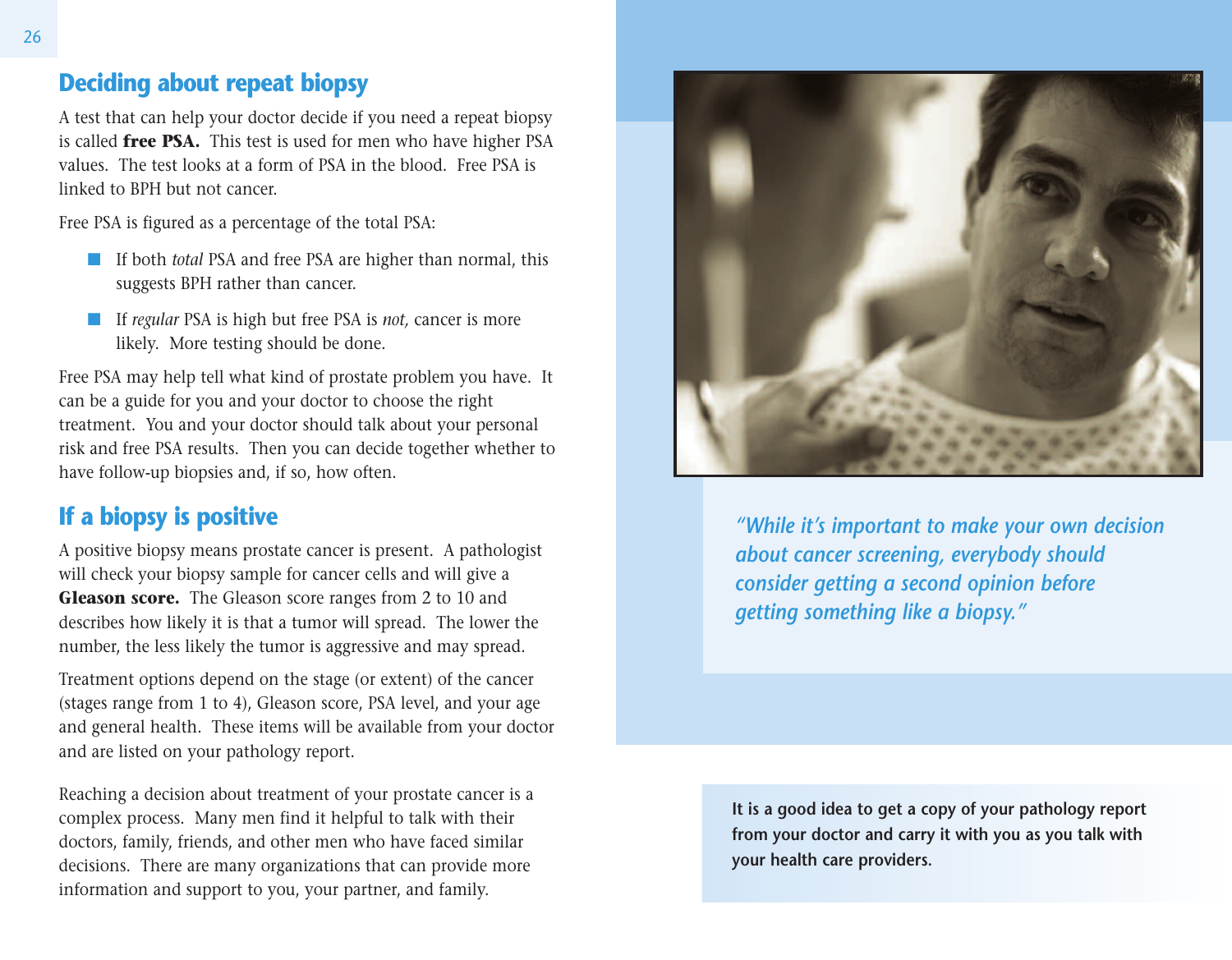#### **Checklist of Questions for Your Doctor**

- $\Box$  What type of prostate problem do I have?
- Is more testing needed and what will it tell me?
- $\Box$  If I decide on watchful waiting, what changes in my symptoms should I look for and how often should I be tested?
- $\Box$  What type of treatment do you recommend for my prostate problem?
- $\Box$  For men like me, has this treatment worked?
- $\Box$  How soon would I need to start treatment and how long would it last?
- $\Box$  Do I need medicine and how long would I need to take it before seeing improvement in my symptoms?
- $\Box$  What are the side effects of the medicine?
- $\Box$  Are there other medicines that could interfere with this medication?
- $\Box$  If I need surgery, what are the benefits and risks?
- $\Box$  Would I have any side effects from surgery that could affect my quality of life?
- $\Box$  Are these side effects temporary or permanent?
- $\Box$  How long is recovery time after surgery?
- $\Box$  Will I be able to fully return to normal?
- $\Box$  How will this affect my sex life?
- $\Box$  How often should I visit the doctor to monitor my condition?

# For More Information

### **National Cancer Institute**

You can find out more from these free NCI services.

#### **Cancer Information Service (CIS)**

**Toll-free** ................1-800-4-CANCER (1-800-422-6237)

**TTY** ........................1-800-332-8615

**NCI Online** ............**www.cancer.gov**

**Chat Online** ..........**www.cancer.gov** *and click on "Need Help?"*

Free booklets that are available include:

- *What You Need To Know About Prostate Cancer*
- *Know Your Options: Understanding Treatment Choices for Prostate Cancer*

### **Other Federal Resources**

#### **Centers for Disease Control and Prevention**

| <b>Toll-free</b> 1-888-842-6355 |  |
|---------------------------------|--|
|---------------------------------|--|

**FAX** ........................1-770-488-4760

**E-mail** ....................**cancerinfo@cdc.gov**

**Online**....................**www.cdc.gov/cancer/prostate** 

Free booklets that are available include:

- *Prostate Cancer Screening: A Decision Guide*
- *Prostate Cancer Screening: A Decision Guide for African Americans*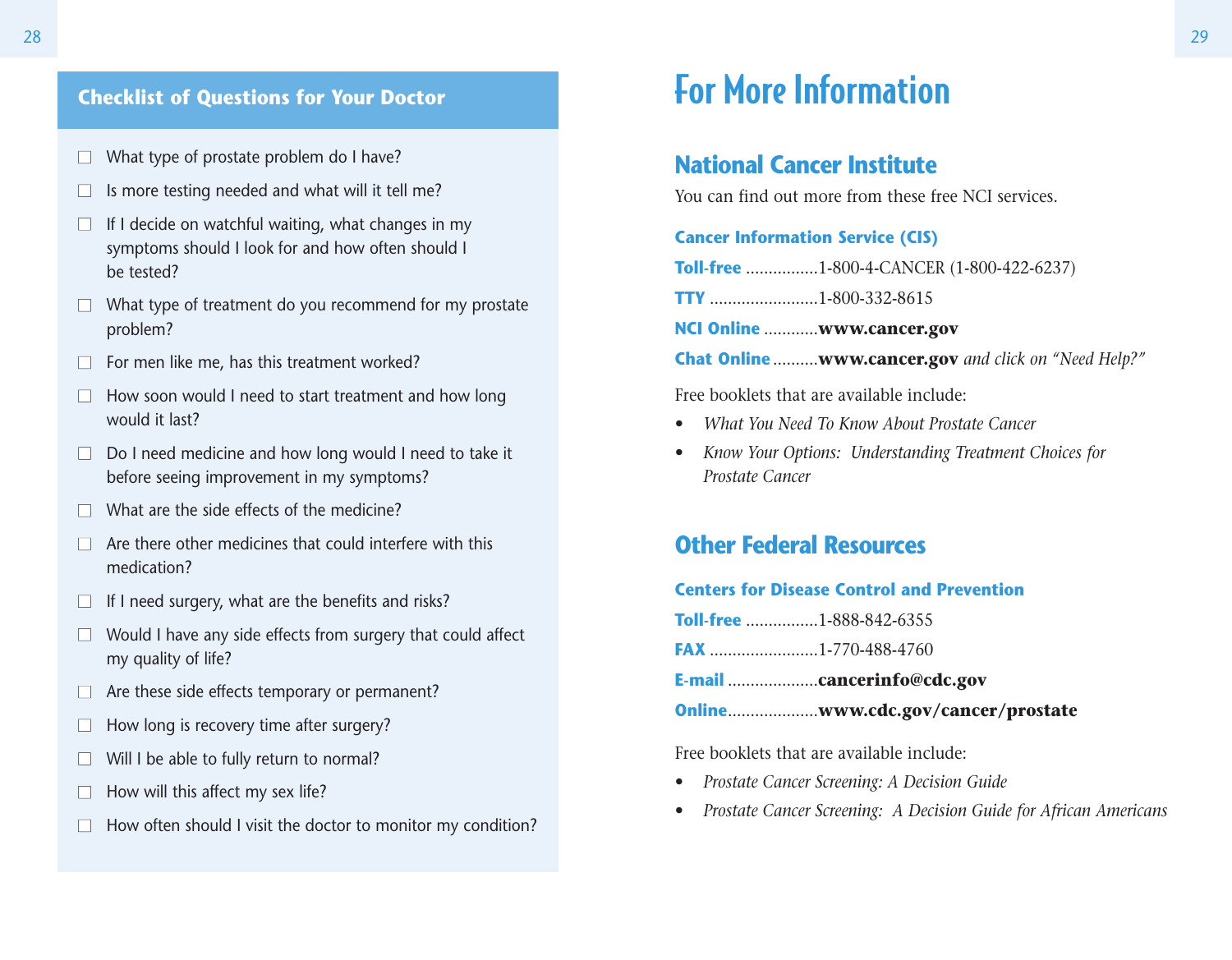#### **Medicare**

For more information about Medicare benefits, contact:

**Toll-free** ................1-800-MEDICARE (1-800-633-4227)

**Online**....................**www.medicare.gov**

#### **National Kidney and Urologic Diseases Information Clearinghouse**

**Toll-free** ................1-800-891-5390

**Online**....................**www.niddk.nih.gov**

# Words to Know

**acute:** Symptoms or signs that begin and get worse quickly. The opposite of acute is chronic.

**alpha-blockers:** Drugs that relax muscles in the prostate. Alphablockers are used to treat BPH.

**alpha-reductase inhibitor** *(al-fuh reh-DUK-tays in-HIH-buh-tur)*: A drug that shrinks the prostate gland, used to treat BPH.

**antibiotic** *(an-tih-by-AH-tik)*: A drug used to treat infections caused by bacteria and other microorganisms.

**antidepressants:** Drugs used to treat depression.

**asymptomatic** *(AY-simp-tum-AT-ik)*: Having no signs or symptoms of disease.

**benign** *(beh-NINE)*: Not cancerous. Benign tumors do not spread to tissues around them or to other parts of the body.

**biopsy** *(BY-ahp-see)*: To remove cells or tissues from the body and examine them under a microscope. When doctors remove only a sample of tissue, it is called an incisional biopsy or core biopsy. When a whole tumor or lesion is removed, it is called an excisional biopsy. When doctors use a needle to remove a sample of tissue or fluid, it is called a needle biopsy or fine-needle biopsy.

**bladder:** The organ that stores urine.

**BPH:** BPH stands for benign prostatic hyperplasia (be-NINE prah-STAT-ik HY-per-PLAY-zha). BPH is when an overgrowth of prostate tissue pushes against the urethra and the bladder, blocking the flow of urine. BPH is a benign (not cancerous) condition. Also called benign prostatic hypertrophy.

**catheter** *(KATH-ih-ter)*: A flexible tube used to deliver fluids into or withdraw fluids from the body.

**chronic** *(KRAH-nik)*: A disease or condition that stays bad or gets worse over a long period of time.

**DRE:** DRE stands for digital rectal exam. An exam where a doctor puts a lubricated, gloved finger into the rectum to feel for abnormalities.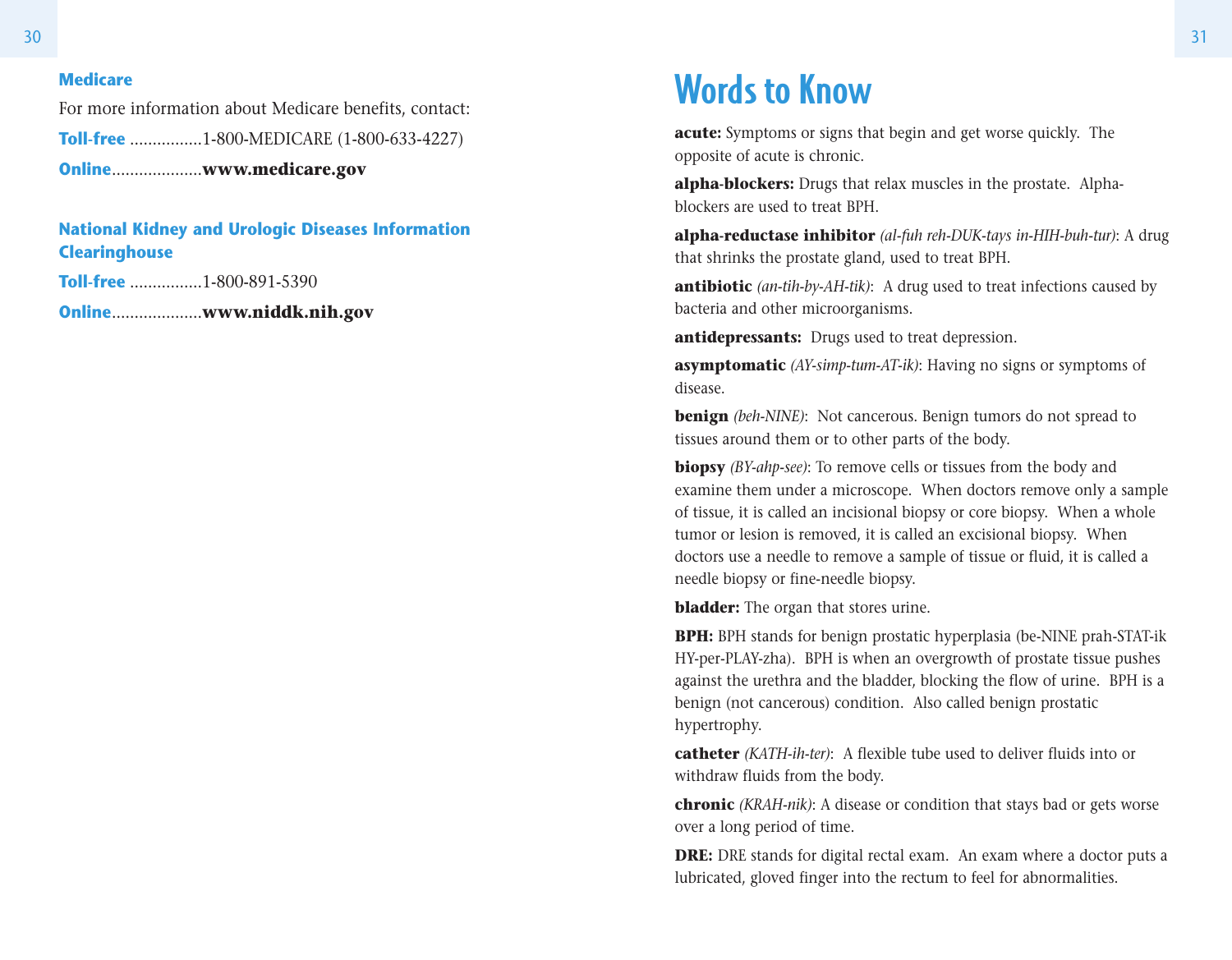**ejaculate** *(ee-JAK-yuh-layt):* To release semen through the penis. This happens when a man has an orgasm.

**enzyme** *(EN-zym)*: A protein that speeds up chemical reactions in the body.

**erection:** When the penis temporarily gets longer, thicker, and harder. This happens because the nervous system increases the blood flow to the veins and spongy tissues of the penis.

**false positive:** A test result that says a condition exists, when in fact it does not.

**finasteride:** A drug used to reduce the amount of male hormone (testosterone) produced by the body.

**free PSA:** Free PSA stands for prostate-specific antigen type II assay. This is a test that reports the percentage of free PSA to total PSA in a man's blood. PSA (prostate-specific antigen) is a chemical in all men's blood. Free PSA is PSA that is not attached to another chemical. Free PSA is linked to BPH, but not to cancer. So measuring free PSA helps to tell what kind of prostate problem a man has.

**genital** *(JEN-uh-tul)*: The area around male and female sex organs.

**Gleason score** *(GLEE-sun)*: A system of grading prostate cancer cells based on how they look under a microscope. Gleason scores range from 2 to 10 and indicate how likely it is that a tumor will spread. A low Gleason score means the cancer cells are similar to normal prostate cells and are less likely to spread; a high Gleason score means the cancer cells are very different from normal and are more likely to spread.

**hyperplasia** *(high-pur-PLAY-zha)*: An abnormal increase in the number of cells in an organ or tissue.

**infertility:** The inability to produce children.

**lymph** *(limf)* **node:** Part of the lymphatic system. A lymph node is a rounded mass surrounded by a sac of connecting tissue. Lymph nodes are found along lymphatic vessels. Lymph nodes filter lymph and store white blood cells. Also called a lymph gland.

**metastasize** *(meh-TAS-tuh-size)*: To spread from one part of the body to another. When cancer cells metastasize and form secondary tumors, the cells in the new tumor are like those in the original (primary) tumor.

**nanogram** *(NAN-uh-gram)*: A measure of weight. One nanogram weighs a billion times less than one gram, and almost a trillion times less than a pound.

**pathologist** *(pa-THOL-o-jist)*: A doctor who identifies diseases by studying cells and tissues under a microscope.

**pelvis:** The lower part of the belly, between the hip bones.

**penis** *(PEE-nus)*: An external male reproductive organ. It contains a tube called the urethra, which carries semen and urine to the outside of the body.

**precancerous** *(PRE-KAN-ser-us)*: Describes a condition that may (or is likely to) become cancer. Also called premalignant.

**prostate** *(PRAH-stayt)*: A gland in the male reproductive system just below the bladder. It makes a fluid that forms part of semen. The prostate surrounds part of the urethra, the tube that empties the bladder.

**prostatitis** *(prah-stuh-TYE-tis)*: Inflammation of the prostate gland.

**PSA:** PSA stands for prostate-specific antigen (PRAH-stayt speh-SIH-fik AN-tih-gin). A substance produced by the prostate that may be found in an increased amount in the blood of men who have prostate cancer, benign prostatic hyperplasia, or infection or inflammation of the prostate.

**PSA test:** A blood test to measure PSA, a substance produced by prostate gland cells. This level rises when there is a problem with the prostate gland. But the PSA test cannot tell whether the problem is cancer or another condition.

**rectum:** The last several inches of the large intestine, ending at the anus.

**reproductive system:** The reproductive system in men includes the prostate, the testicles, and the penis.

**scrotum** *(SKROH-tum)*: In men, the external sac that contains the testicles.

**semen:** The fluid that is released through the penis during orgasm.

**sperm:** The male reproductive cell, formed in the testicle. A sperm joins with an egg to form an embryo.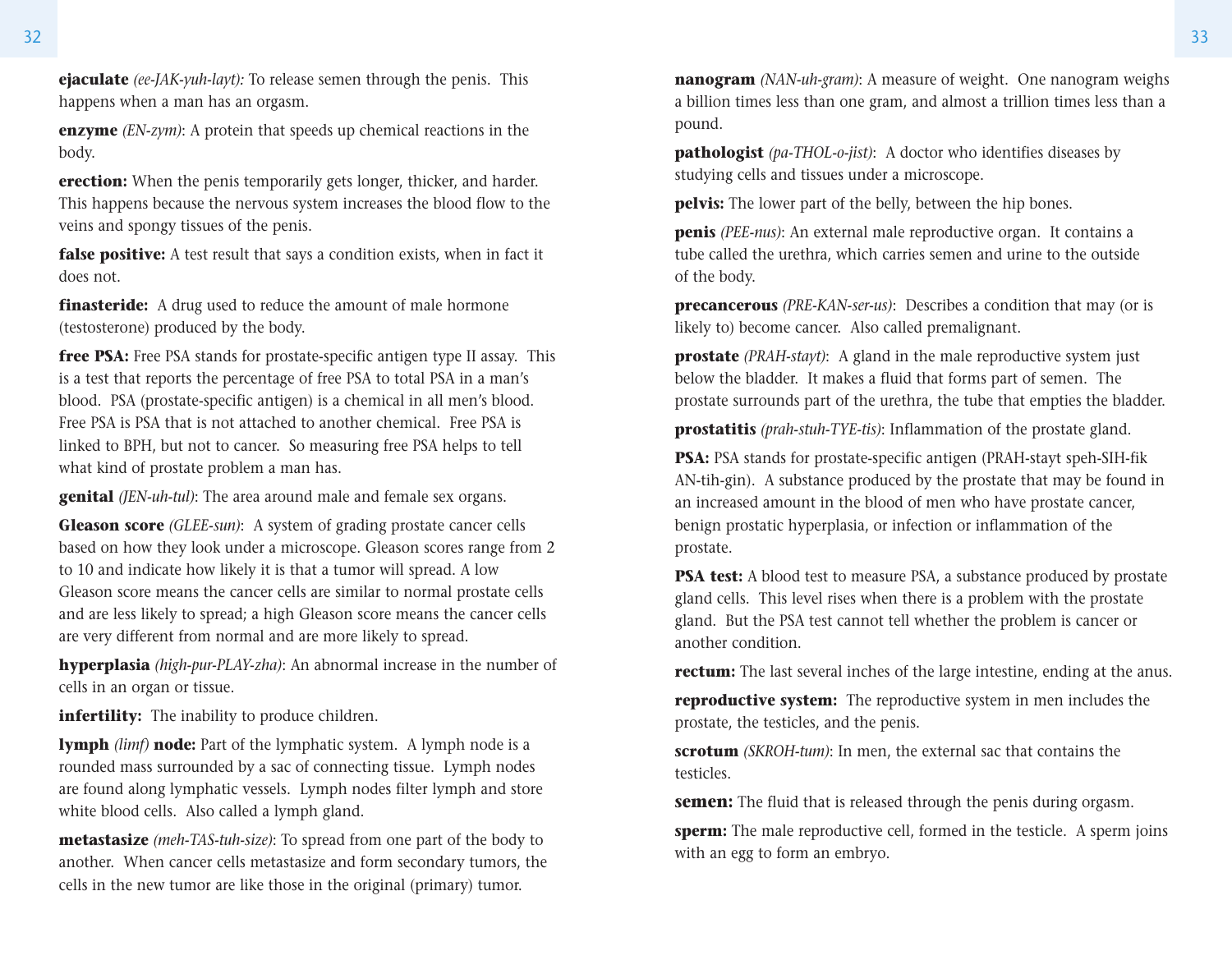**spinal block:** A type of anesthesia that numbs the lower half of the body.

**testicles** *(TES-tih-kuls)*: The two egg-shaped glands found inside the scrotum. They produce sperm and male hormones. Also called testes.

**tumor** *(TOO-mer)*: An abnormal mass of tissue that results from excessive cell division. Tumors may be benign (not cancerous) or malignant (cancerous). Also called neoplasm.

**urethra** *(yoo-REE-thra)*: The tube through which urine leaves the body. It empties urine from the bladder.

**urinary** *(YOOR-in-air-ee)*: Having to do with urine or the organs of the body that produce and get rid of urine.

**urine** *(YOOR-in)*: Fluid containing water and waste products. Urine is made by the kidneys, stored in the bladder, and leaves the body through the urethra.

**urologist** *(yoo-RAH-luh-jist)*: A doctor who specializes in diseases of the urinary organs in females and the urinary and sex organs in males.